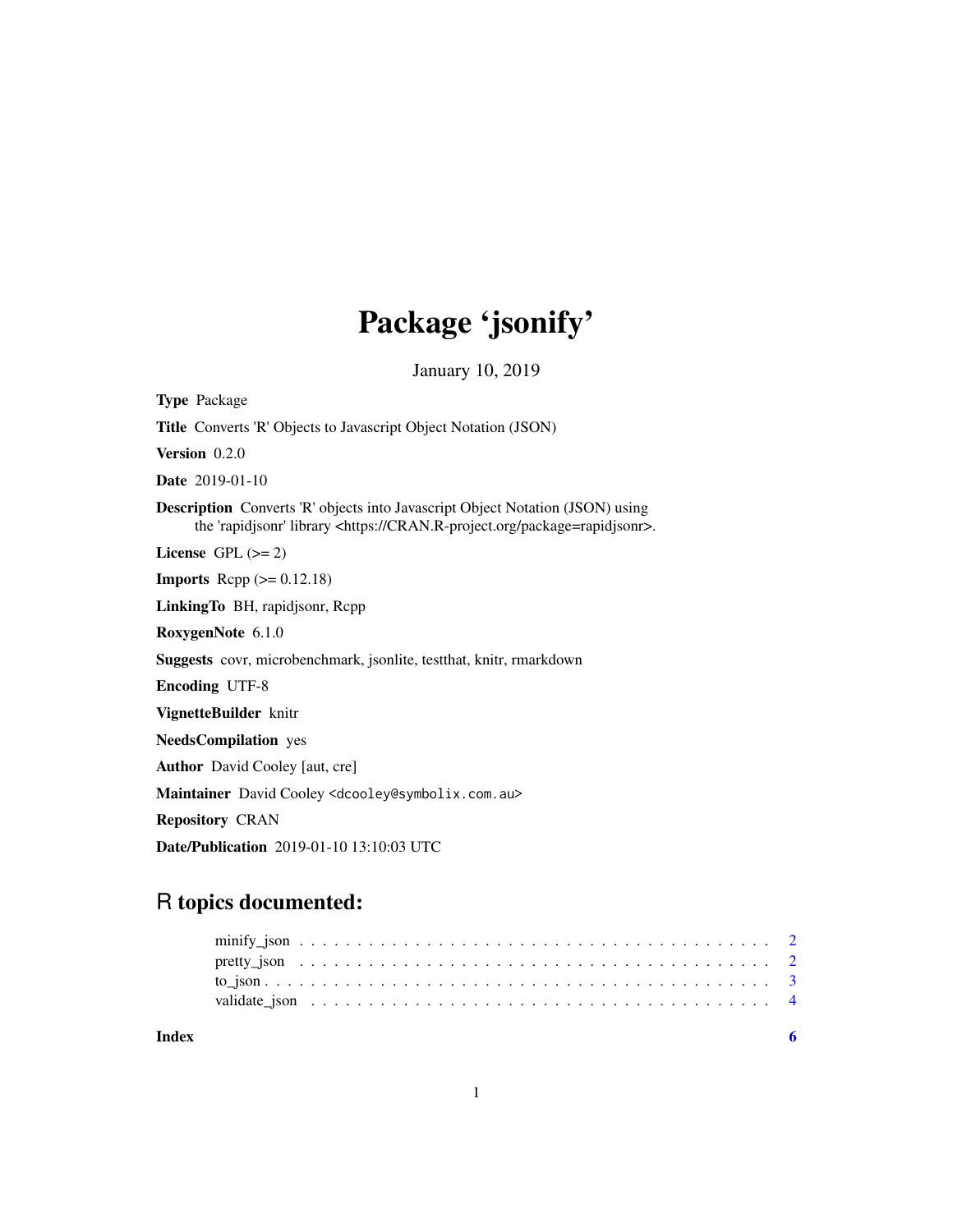<span id="page-1-0"></span>minify\_json *Minify Json*

#### Description

Removes indentiation from a JSON string

#### Usage

minify\_json(json, ...)

#### Arguments

| json     | string of JSON                   |
|----------|----------------------------------|
| $\cdots$ | other argments passed to to json |

#### Examples

```
df \leftarrow data . frame(id = 1:10, val = rnorm(10))js <- to_json( df )
jsp <- pretty_json(js)
minify_json( jsp )
```
pretty\_json *Pretty Json*

#### Description

Adds indentiation to a JSON string

#### Usage

pretty\_json(json, ...)

#### Arguments

| json     | string of JSON                   |
|----------|----------------------------------|
| $\cdots$ | other argments passed to to json |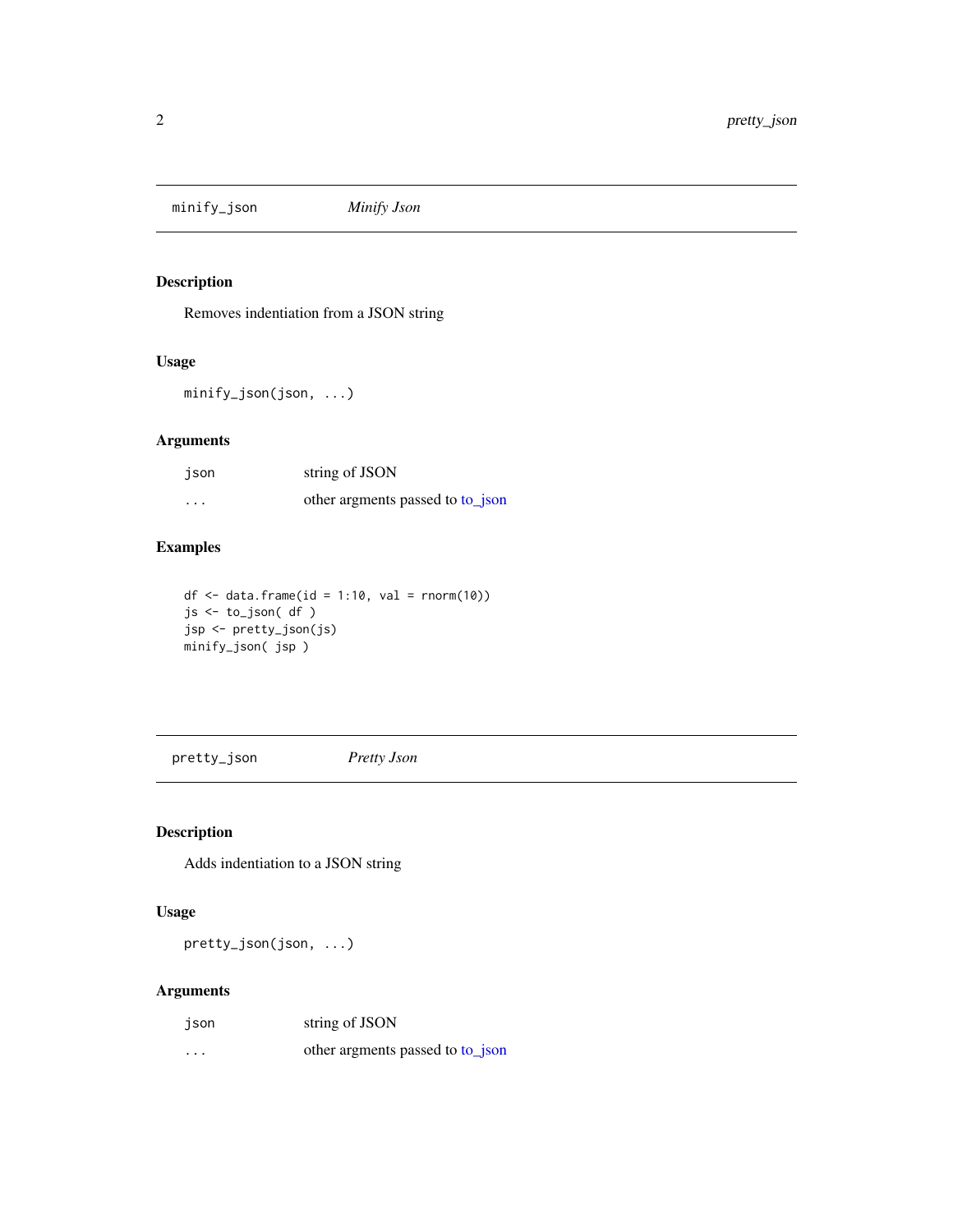#### <span id="page-2-0"></span>to\_json 3

#### Examples

```
df \le data.frame(id = 1:10, val = rnorm(10))
js <- to_json( df )
pretty_json(js)
## can also use directly on an R object
pretty_json( df )
```
<span id="page-2-1"></span>to\_json *To JSON*

#### Description

Converts R objects to JSON

#### Usage

```
to_json(x, unbox = FALSE, digits = NULL, numeric_dates = TRUE,
 factors_as_string = TRUE, by = "row")
```
#### Arguments

| $\mathsf{x}$      | object to convert to JSON                                                                                                                                   |
|-------------------|-------------------------------------------------------------------------------------------------------------------------------------------------------------|
| unbox             | logical indicating if single-value arrays should be 'unboxed', that is, not con-<br>tained inside an array.                                                 |
| digits            | integer specifying the number of decimal places to round numerics. Default is<br>NULL - no rounding                                                         |
| numeric_dates     | logical indicating if dates should be treated as numerics. Defaults to TRUE for<br>speed. If FALSE, the dates will be coerced to character in UTC time zone |
| factors_as_string |                                                                                                                                                             |
|                   | logical indicating if factors should be treated as strings. Defaults to TRUE.                                                                               |
| by                | either "row" or "column" indicating if data.frames and matrices should be pro-<br>cessed row-wise or column-wise. Defaults to "row"                         |

#### Examples

```
to_json(1:3)
to_json(letters[1:3])
to_json(data.frame(x = 1:3, y = letters[1:3]))
to_json(list(x = 1:3, y = list(z = letters[1:3]))to_json(seq(as.Date("2018-01-01"), as.Date("2018-01-05"), length.out = 5))
to_json(seq(as.Date("2018-01-01"), as.Date("2018-01-05"), length.out = 5), numeric_dates = FALSE)
```
psx <- seq(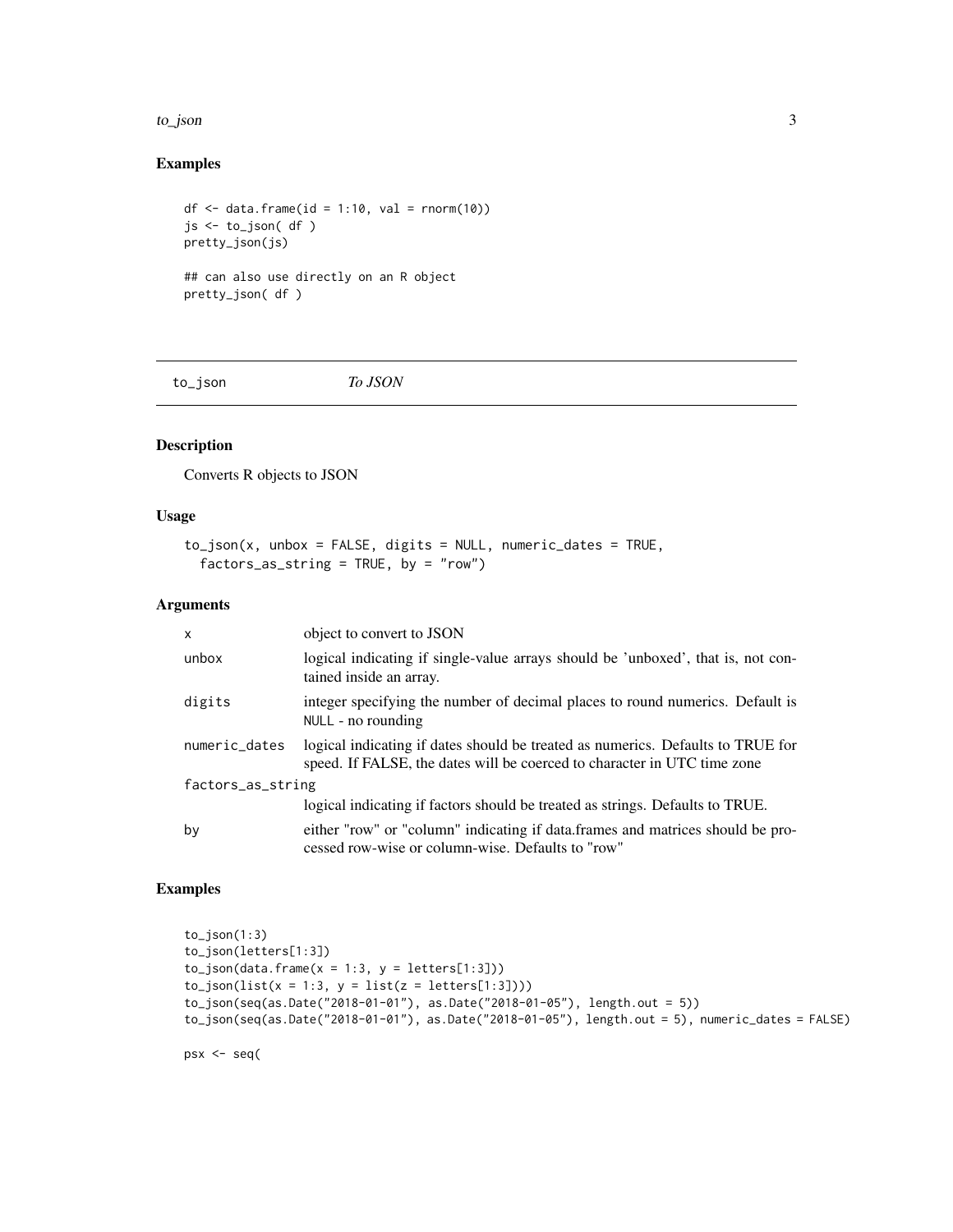```
as.POSIXct("2018-01-01", tz = "Australia/Melbourne"),
 as.POSIXct("2018-02-01", tz = "Australia/Melbourne"),
 length.out = 5\lambdato_json(psx)
to_json(psx, numeric_dates = FALSE)
## unbox single-value arrays
to_json(list(x = 1), unbox = TRUE)to_json(list(x = 1, y = c("a"), z = list(x = 2, y = c("b"))), unbox = TRUE)
## rounding numbers using the digits argument
to_json(1.23456789, digits = 2)
df \le data.frame(x = 1L:3L, y = rnorm(3), z = letters[1:3])
to_json(df, digits = 0)
## keeping factors
to_json(df, digits = 2, factors_as_string = FALSE )
```
validate\_json *validate JSON*

#### Description

Validates JSON

#### Usage

validate\_json(json)

#### Arguments

json character or json object

#### Value

logical vector

#### Examples

```
validate_json('[]')
df \leftarrow data . frame(id = 1:5, val = letters[1:5])validate_json( to_json(df) )
validate_json('{"x":1,"y":2,"z":"a"}')
validate_json( c('{"x":1,"y":2,"z":"a"}', to_json(df) ) )
```
<span id="page-3-0"></span>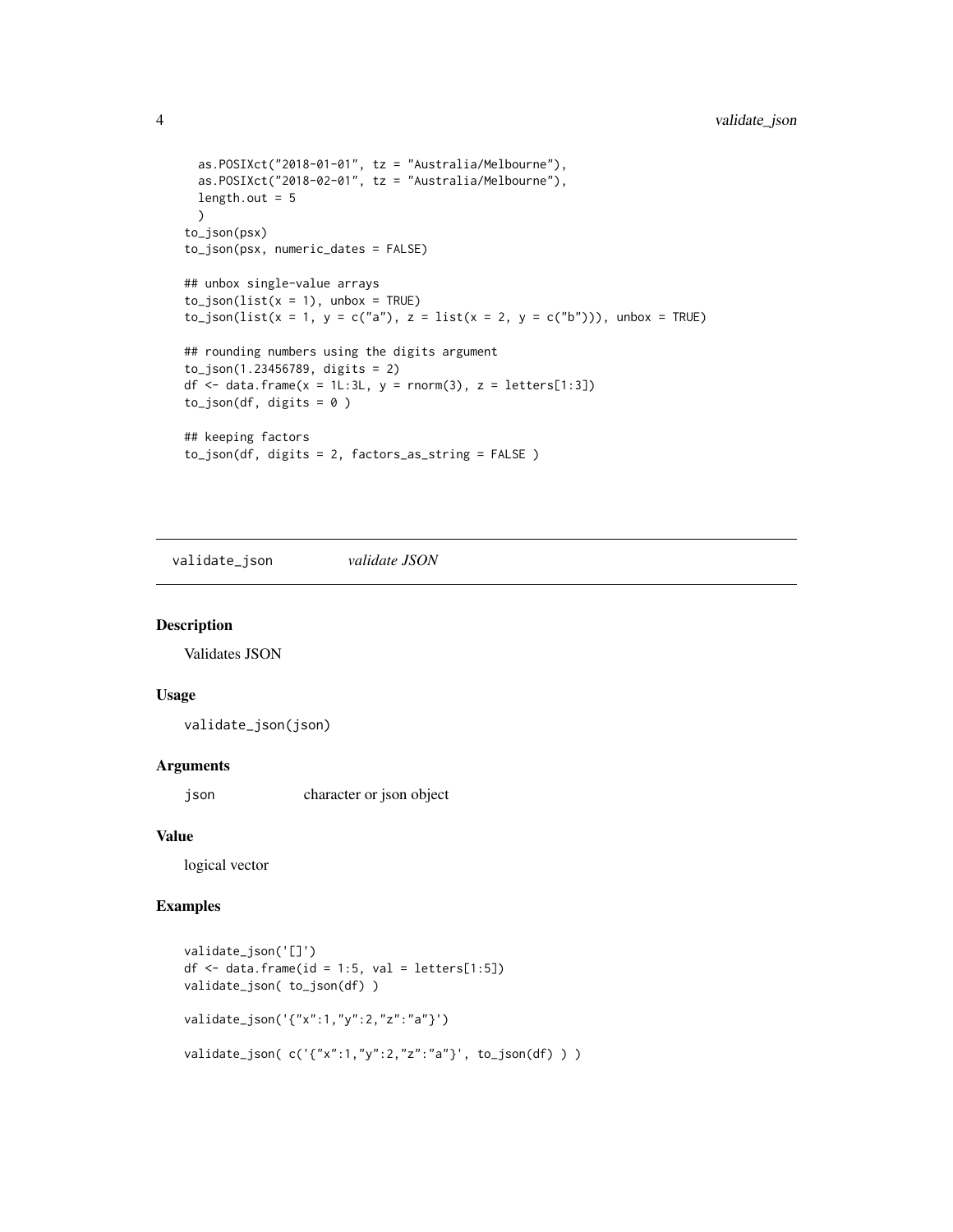### validate\_json 5

validate\_json( $c('{'x":1,"y":2,"z":a}'$ ; to\_json(df)))